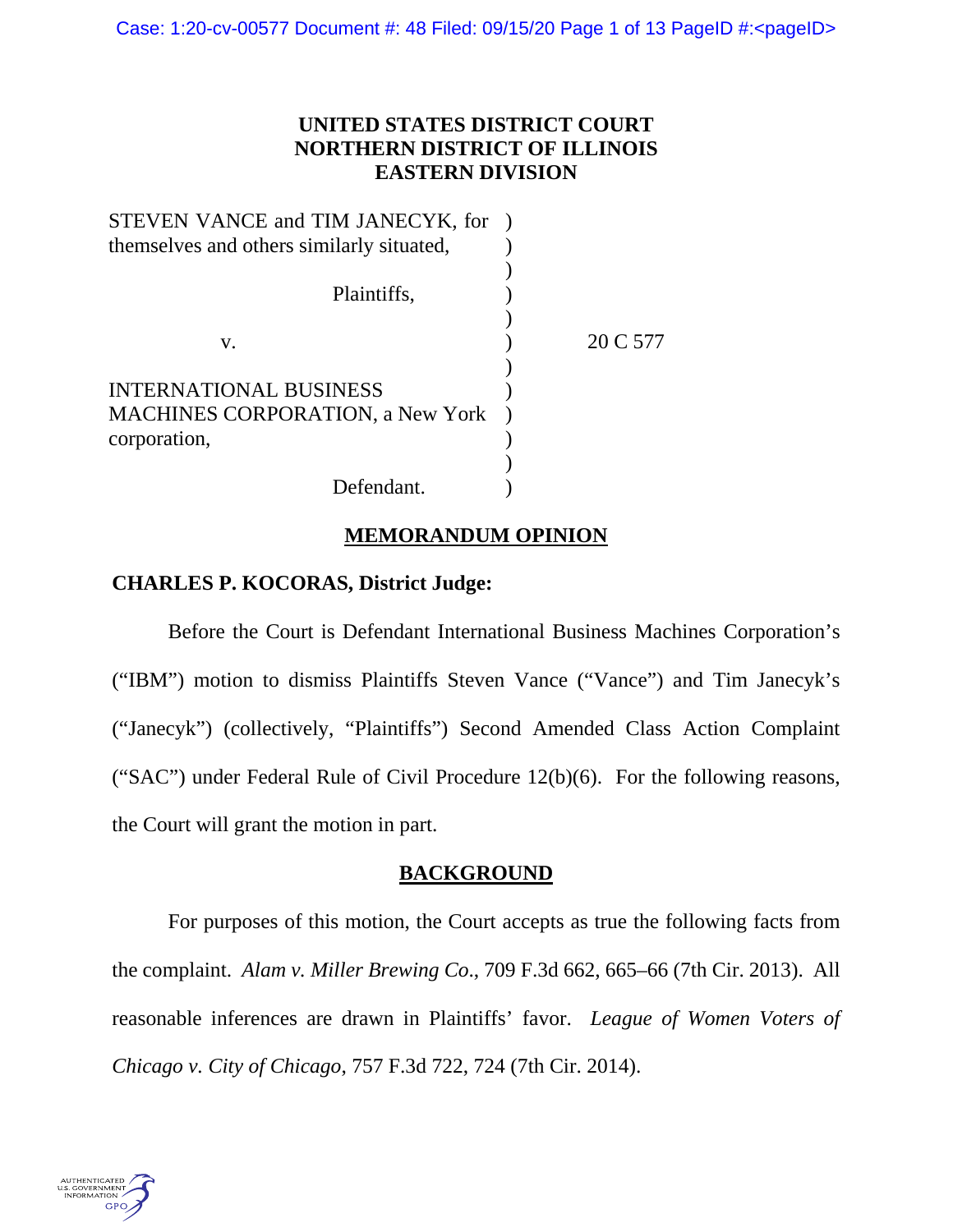Plaintiffs Vance and Janecyk are both Illinois residents. Defendant IBM is a multinational technology corporation organized under the laws of the State of New York with a corporate headquarters in Armonk, New York.

Vance has had an account with Flickr, a photo sharing service, since 2006. In 2008, Vance uploaded a photo of himself and two family members to Flickr from his computer in Illinois. Similarly, Janecyk has had a Flickr account since 2008 and uploaded a photo of himself to Flickr in 2011. Yahoo!, Flickr's parent company at the time, subsequently made Vance's photo available to IBM in 2014 when it released over 99 million photos in a single, downloadable dataset called YFCC100M ("Flickr Dataset").

Plaintiffs allege that IBM used the Flickr Dataset to create its own dataset (the "IBM Dataset"). The IBM Dataset was allegedly comprised of over one million frontfacing images of human faces. In each image, IBM allegedly extracted 68 key-points and at least ten facial coding schemes, such as craniofacial distances, craniofacial areas, craniofacial ratios, facial symmetry, facial regions contrast, skin color, age prediction, gender prediction, subjective annotation, and pose and resolution.

Plaintiffs allege that IBM subsequently disseminated a dataset created from information extracted from the IBM Dataset. IBM called this dataset "Diversity in Faces" ("DIF Dataset"). Each image in the DIF Dataset could allegedly be traced back to the individual Flickr account to which it was originally uploaded.

2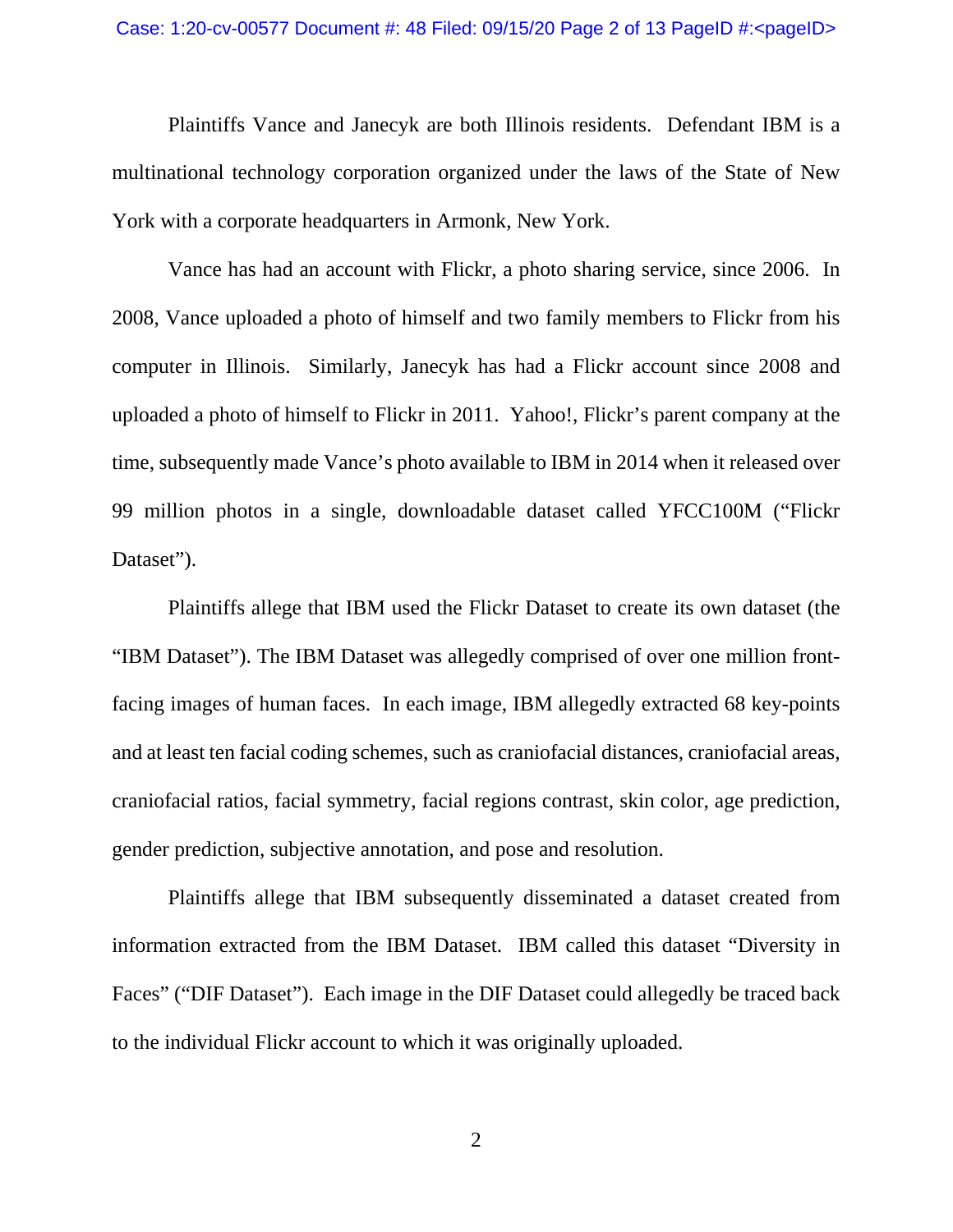Based on these facts, Plaintiffs filed the instant class action complaint on March 12, 2020. Plaintiffs allege that IBM did not establish a publicly available retention schedule and guidelines for destroying biometric information in violation of Section 15(a) of the Illinois Biometric Information Privacy Act, 740 ILCS § 14/1 et seq. ("BIPA") (Count One); IBM collected, captured, or otherwise obtained Plaintiffs' biometric information without written informed consent in violation of BIPA Section 15(b) (Count Two); IBM sold Plaintiffs' biometric information in violation of BIPA Section 15(c) (Count Three); IBM disclosed or otherwise disseminated Plaintiffs' biometric information without Plaintiffs' consent or required by law in violation of BIPA Section 15(d) (Count Four); IBM failed to use reasonable care to protect Plaintiffs' biometric information from disclosure and did not store Plaintiffs' biometric information in a matter the same as IBM would store other confidential information in violation of BIPA Section 15(e) (Count Five); a state law unjust enrichment claim (Count Six); and a state law injunctive relief claim (Count Seven).<sup>[1](#page-2-0)</sup>

Plaintiffs seek statutory damages of \$5,000 for each willful and reckless violation and \$1,000 for each negligent violation of BIPA. IBM moved to dismiss the complaint under Rule 12(b)(6) on April 16, 2020.

<span id="page-2-0"></span><sup>&</sup>lt;sup>1</sup> Count Seven was improperly labeled as Count Six.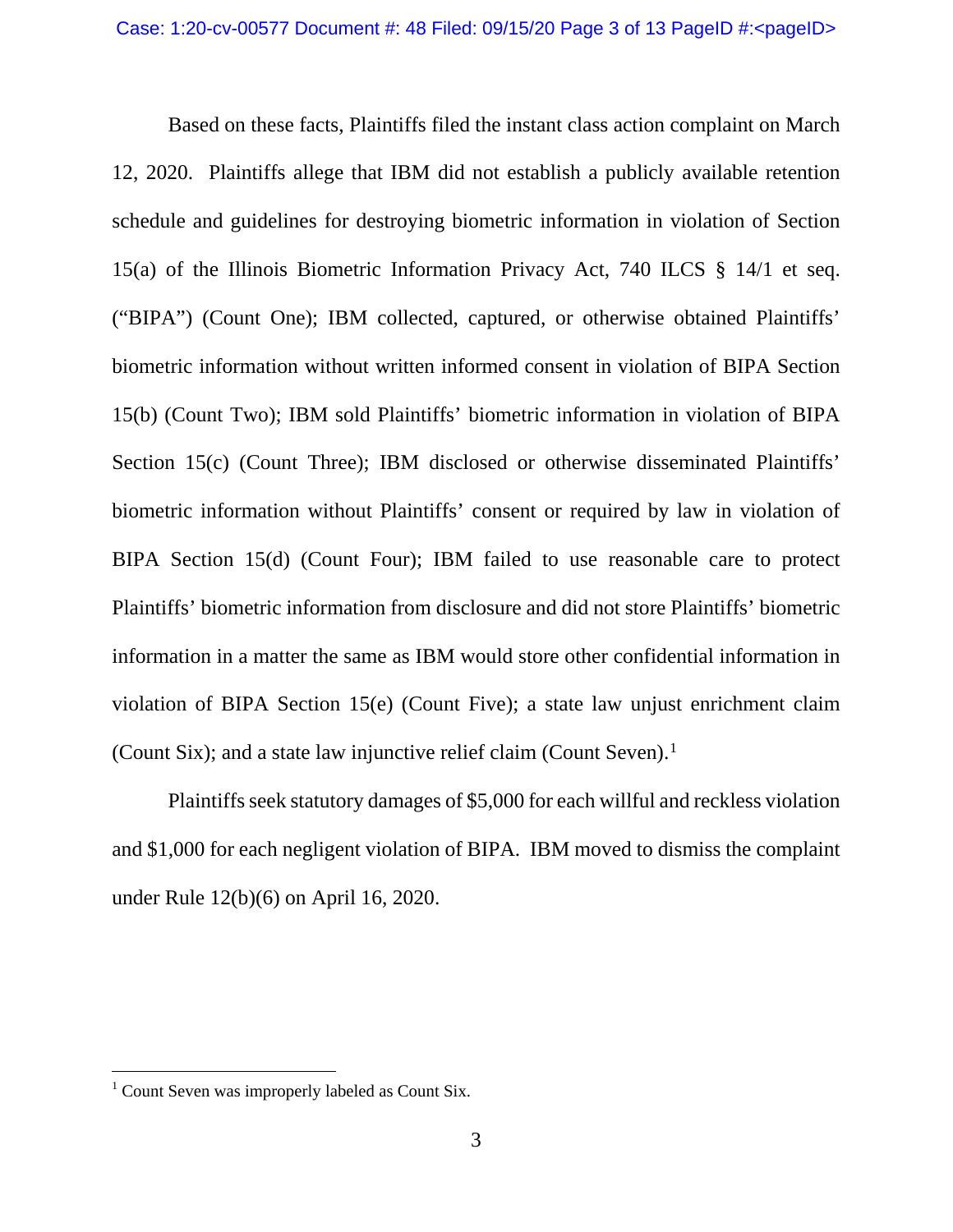### **LEGAL STANDARD**

A motion to dismiss under Federal Rule of Civil Procedure 12(b)(6) "tests the sufficiency of the complaint, not the merits of the case." *McReynolds v. Merrill Lynch & Co.*, 694 F.3d 873, 878 (7th Cir. 2012). The allegations in the complaint must set forth a "short and plain statement of the claim showing that the pleader is entitled to relief." Fed. R. Civ. P. 8(a)(2). A plaintiff need not provide detailed factual allegations, but it must provide enough factual support to raise its right to relief above a speculative level. *Bell Atlantic Corp. v. Twombly*, 550 U.S. 544, 555 (2007).

A claim must be facially plausible, meaning that the pleadings must "allow . . . the court to draw the reasonable inference that the defendant is liable for the misconduct alleged." *Ashcroft v. Iqbal*, 556 U.S. 662, 678 (2009). The claim must be described "in sufficient detail to give the defendant 'fair notice of what the . . . claim is and the grounds upon which it rests.'" *E.E.O.C. v. Concentra Health Servs., Inc.*, 496 F.3d 773, 776 (7th Cir. 2007) (quoting *Twombly*, 550 U.S. at 555). "[T]hreadbare recitals of the elements of a cause of action, supported by mere conclusory statements," are insufficient to withstand a 12(b)(6) motion to dismiss. *Iqbal*, 556 U.S. at 678.

#### **DISCUSSION**

As a preliminary matter, we note that the Seventh Circuit's recent decision in *Bryant v. Compass Group USA Inc*., brings into question our subject-matter jurisdiction over Plaintiffs' claims under BIPA Section 15(a). 958 F.3d 617 (7th Cir. 2020). In *Bryant*, the Seventh Circuit resolved an important issue that has divided courts in our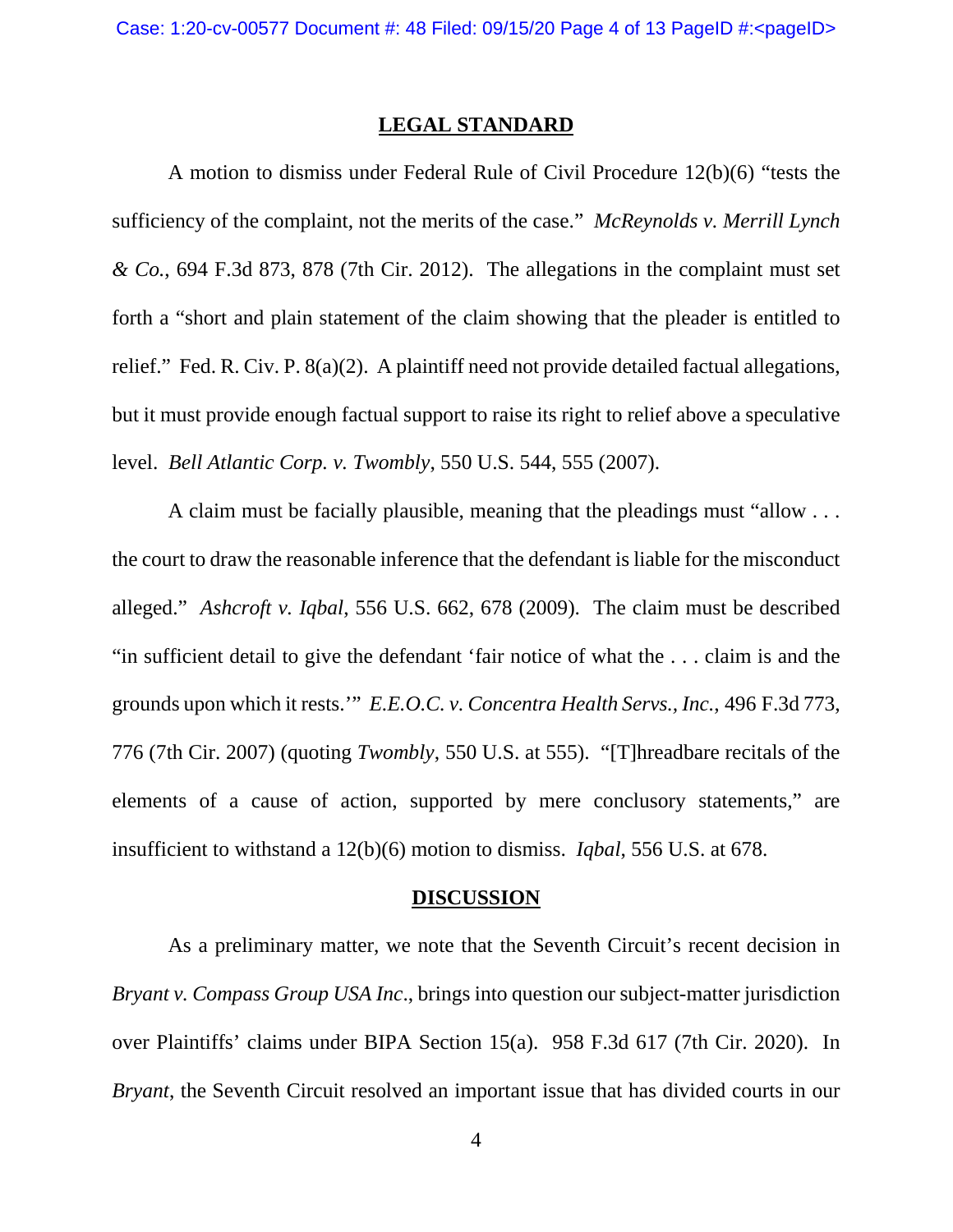#### Case: 1:20-cv-00577 Document #: 48 Filed: 09/15/20 Page 5 of 13 PageID #:<pageID>

District for the past three years: what BIPA violations are sufficiently substantive to qualify as an injury for purposes of standing under Article III of the U.S. Constitution ("Article III").

Applying Justice Thomas's rubric from his concurrence in *Spokeo Inc., v. Robbins*, 136 S. Ct. 1540, 1551 (2016), the *Bryant* Court distinguished between the duty owed under BIPA Section 15(b)—requiring that private entities obtain informed consent to collect biometric information—and that owed under Section 15(a), requiring private entities to make publicly available a data retention schedule and guidelines for permanently destroying collected biometric identifiers and information. 958 F.3d at 624.

The *Bryant* Court found that the obligations under the former are owed to private individuals, and therefore, a violation of BIPA Section 15(b) invades a plaintiff's personal privacy right to consider the terms under which her biometric information is collected and used. *Id.* In contrast, the obligations under BIPA Section 15(a) are owed to the public generally. *Id.* at 626. Therefore, a violation of that Section does not invade a plaintiff's personal privacy rights in a concrete manner. *Id.* Accordingly, the *Bryant*  Court held that a violation of Section BIPA Section 15(b) is a substantive violation that creates a concrete and particularized Article III injury, whereas a violation of BIPA Section 15(a) is procedural and does not create such an injury. *Id.*

Applying the *Bryant* Court's holding, we conclude that we lack subject-matter jurisdiction over Plaintiffs' Section 15(a) claims. In their complaint, Plaintiffs allege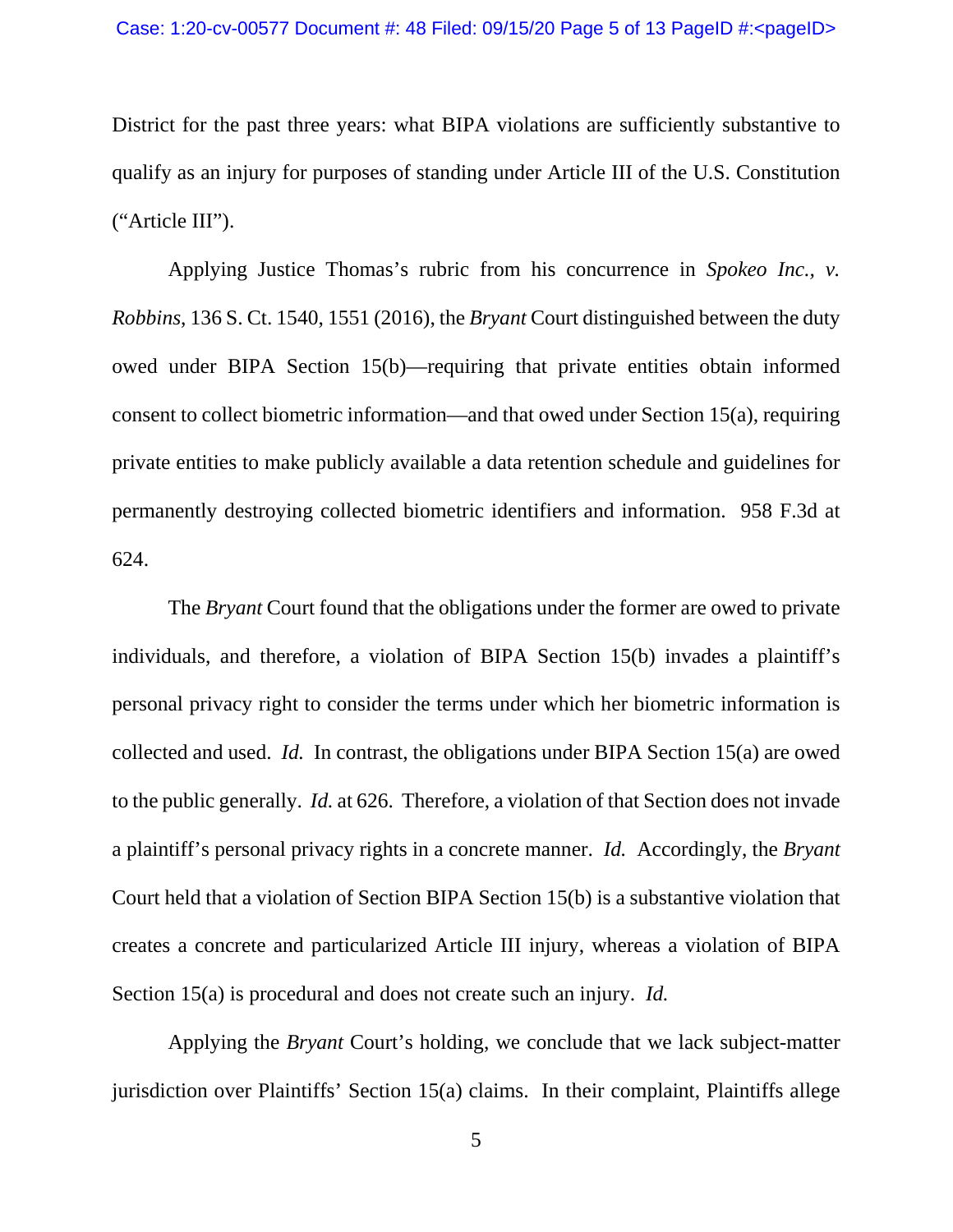that IBM failed to maintain a publicly available retention and destruction schedule in violation of BIPA Section 15(a). But such a violation does not create a concrete injury as required under Article III. Therefore, we find that Plaintiffs lack standing to bring this claim in federal court. The Court accordingly dismisses the claims under Section 15(a) for lack of subject-matter jurisdiction. *See Wernsing v. Thompson*, 423 F.3d 732, 743 (7th Cir. 2005) ("[N]ot only may the federal courts police subject matter jurisdiction *sua sponte*, they must.") (internal citation omitted); *Wingerter v. Chester Quarry Co.*, 185 F.3d 657, 660 (7th Cir. 1998) (holding that a court "has an obligation" to examine its jurisdiction *sua sponte*, even if the parties fail to raise a jurisdictional issue.").

Turning to the merits of IBM's motion, IBM urges the Court to dismiss Plaintiffs' BIPA claims, unjust enrichment claim, and injunctive relief claim. We address each in turn.

#### **I. BIPA**

IBM urges the Court to dismiss Plaintiffs' BIPA claims for three reasons: (1) application of BIPA in this case would violate Illinois's extraterritoriality doctrine; (2) BIPA violates the U.S. Constitution's Dormant Commerce Clause; and (3) BIPA expressly exempts photographs. We address each argument in turn.

### **a. Illinois's Extraterritoriality Doctrine**

IBM first argues that Illinois' extraterritoriality doctrine prohibits the litigation of Plaintiffs' claims because Plaintiffs do not allege that that the acts occurred primarily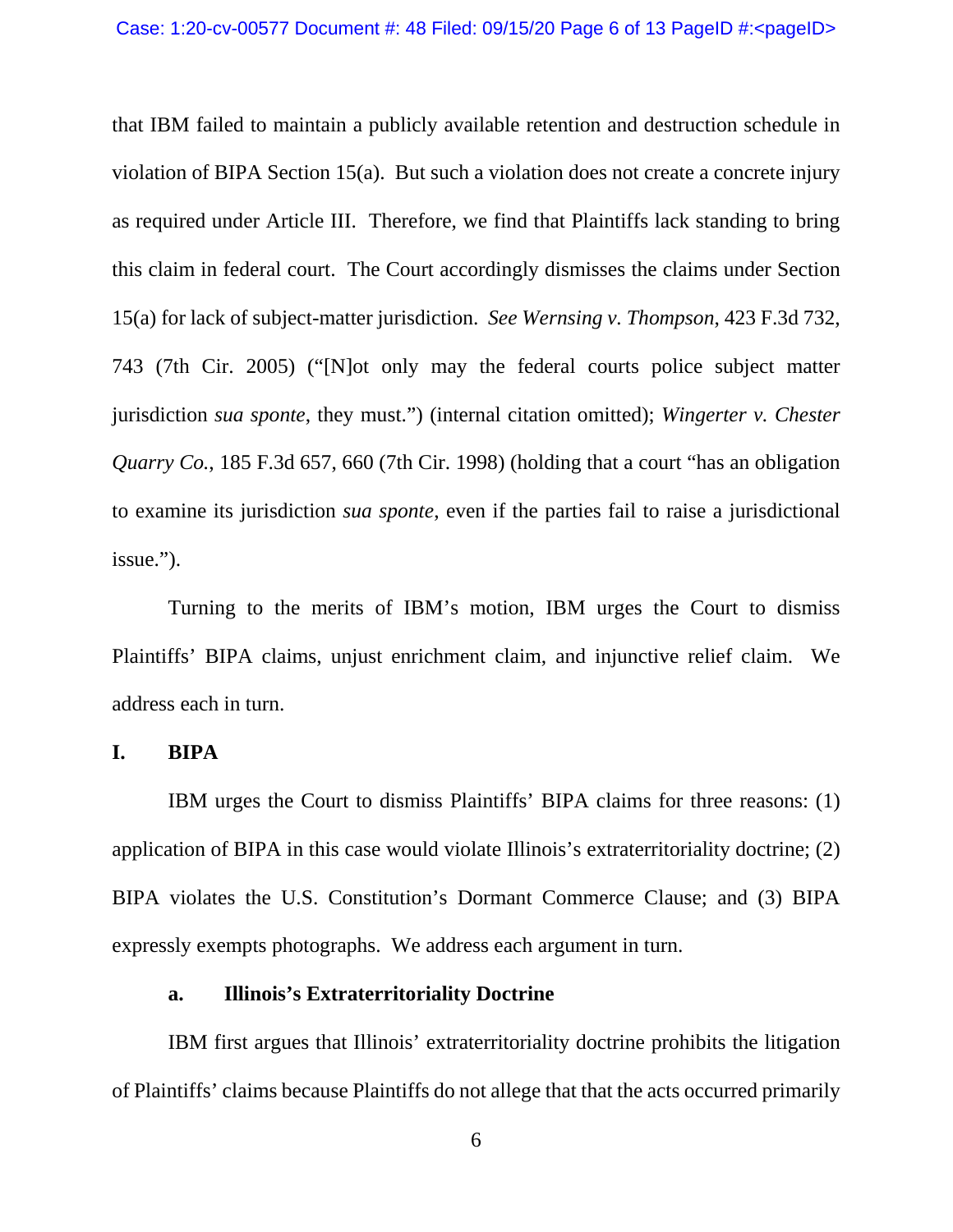and substantially in Illinois. Plaintiffs argue that this is not an issue to be decided at the motion to dismiss stage. We agree with Plaintiffs.

The Illinois Supreme Court has held that "a statute is without extraterritorial effect unless a clear intent in this respect appears from the express provisions of the statute." *Avery v. State Farm Mutual. Auto Ins. Co.*, 216 Ill. 2d 100, 184–85 (2005). However, an Illinois law can be applied if "the circumstances that relate to the disputed transaction occur[red] primarily and substantially in Illinois." *Id.* at 187. "[T]here is no single formula or bright-line test for determining whether a transaction occurs within [Illinois]" and "each case must be decided on its own facts." *Id.*

The parties agree that BIPA cannot be applied extraterritorially. Thus, the question is whether the events giving rise to this suit occurred primarily and substantially in Illinois. However, this is a highly fact-based analysis that is generally inappropriate for the motion to dismiss stage. *Monroy v. Shutterfly, Inc.*, 2017 WL 4099846, \*6 (N.D. Ill. 2017) (holding that the extraterritoriality doctrine is better addressed on a motion for summary judgment); *Rivera v. Google, Inc.*, 238 F. Supp. 3d 1088, 1101–02 (N.D. Ill. 2017) (same).

While IBM is headquartered in New York, discovery is needed in order to determine to what extent IBM's alleged acts occurred in Illinois. For example, more facts will need to be known regarding where IBM performed the face scans and where the DIF Dataset was created. Without this information, the Court cannot determine whether BIPA is being applied extraterritorially under *Avery*.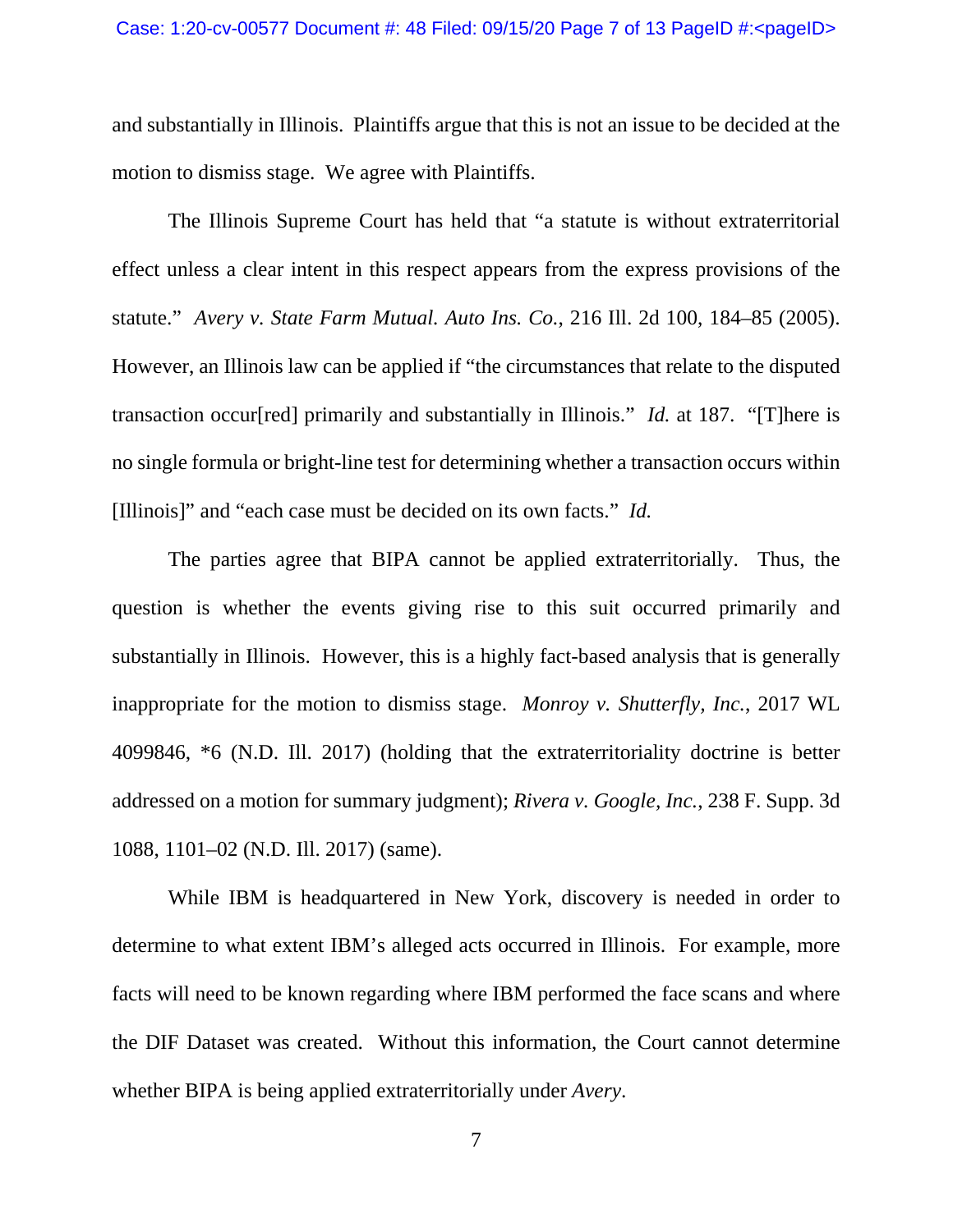#### **b. Dormant Commerce Clause**

IBM next argues that BIPA violates the Dormant Commerce Clause as applied in this case. Specifically, IBM argues that because New York, IBM's home state, has repeatedly failed to pass laws similar to BIPA, Illinois's BIPA "would displace the inconsistent policies of New York" and thus violate the Dormant Commerce Clause. Plaintiffs again argue that this is an issue more properly addressed on a motion for summary judgment. We agree with Plaintiffs.

The U.S. Constitution's Commerce Clause grants Congress the authority to "regulate Commerce . . . among the several States." U.S. Const. Art I, § 8, cl. 3. "Th[e] 'negative' aspect of the Commerce Clause is often referred to as the 'Dormant Commerce Clause' and is invoked to invalidate overreaching provisions of state regulation of commerce." *Alliant Energy Corp. v. Bie*, 330 F.3d 904, 911 (7th Cir.2003); *see also Am. Trucking Assn's, Inc. v. Mich. Pub. Serv. Comm'n*, 545 U.S. 429, 433 (2005). The Dormant Commerce Clause limits the permissible "extraterritorial effects of state economic regulation." *Healy v. Beer Institute*, 491 U.S. 324, 336 (1989). Additionally, the "Dormant Commerce Clause . . . precludes the application of a state statute to commerce that takes place wholly outside of the State's borders, whether or not the commerce has effects within the State." *Id*. at 336 (quoting *Edgar v. MITE Corp.*, 457 U.S. 624, 642–43 (1982)).

Like the extraterritoriality doctrine, courts have repeatedly rejected the argument that the Dormant Commerce Clause prevents BIPA's application to out-of-state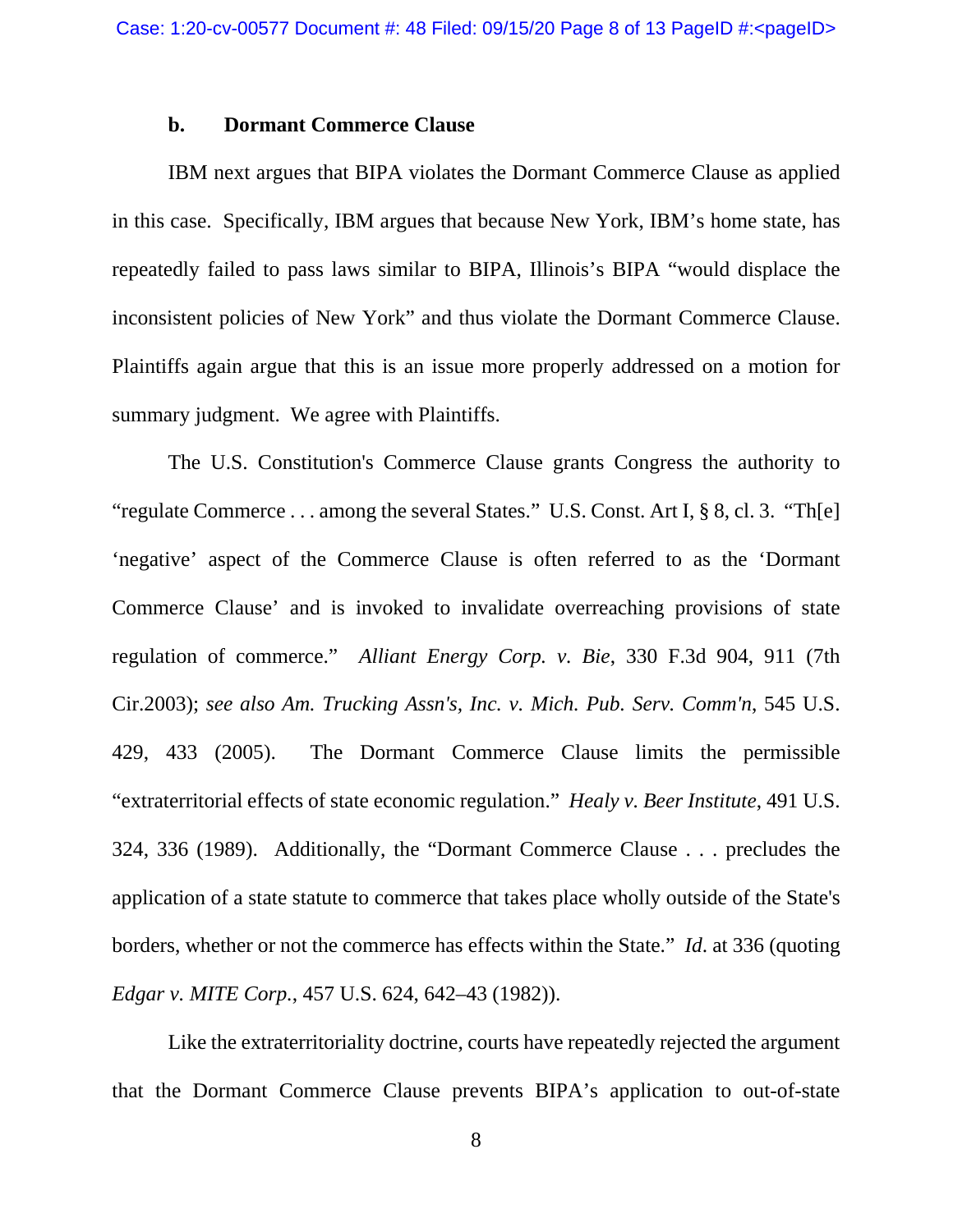#### Case: 1:20-cv-00577 Document #: 48 Filed: 09/15/20 Page 9 of 13 PageID #:<pageID>

defendants at the motion to dismiss stage and held that the issue is more properly addressed on a motion for summary judgment. *Rivera.*, 238 F. Supp. 3d at 1104; *Monroy*, 2017 WL 4099846, at \*\*7–8; *see In re Facebook Biometric Privacy Litig.*, 2018 WL 2197546, \*4 (N.D. Cal. 2018). In *Rivera*, for example, the Court held, "this is not the stage at which to assess these arguments in detail. . . . Whether the Privacy Act is nevertheless being summoned here to control commercial conduct wholly outside Illinois is not possible to figure out without a better factual understanding of what is happening in the [Defendant's] face-scan process." *Rivera* at 1104.

We again believe that summary judgment is the more appropriate time to determine whether the Dormant Commerce Clause bars Plaintiffs' claims. We need more detailed facts regarding IBM's processes to know the extent to which IBM's actions occurred in Illinois and whether the Dormant Commerce Clause bars this suit.

### **c. BIPA's Exclusion of Photographs**

IBM next argues that BIPA expressly excludes photographs and biometric information derived from photographs. Plaintiffs argue that courts have held that conduct similar to IBM's alleged conduct has been held to not be barred by BIPA's photograph exclusions. We agree with Plaintiffs.

BIPA defines a "biometric identifier" as "a retina or iris scan, fingerprint, voiceprint, or scan of hand or face geometry." 740 ILCS 14/10. BIPA's definition of a biometric identifier expressly excludes photographs. *Id.* "Biometric information" is "any information, regardless of how it is captured, converted, stored, or shared, based

9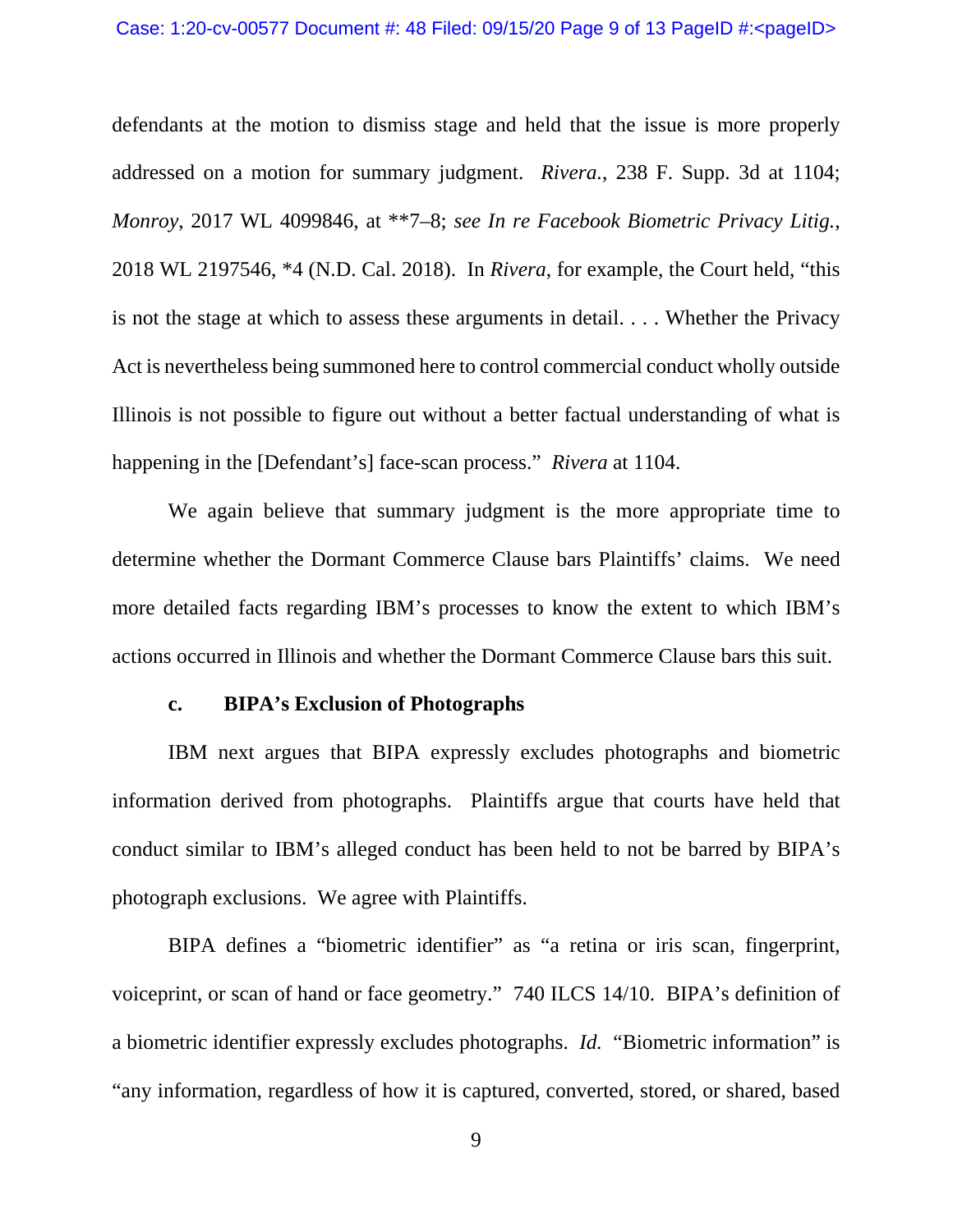on an individual's biometric identifier used to identify an individual." *Id.* However, courts have held that biometric data obtained from photographs is a "biometric identifier." *See, e.g.*, *Rivera*, 238 F. Supp 3d at 1095; *In re Facebook Biometric Privacy Litig.*, 185 F. Supp. 3d 1155, 1170–72 (N.D. Cal. 2016); *Monroy*, 2017 WL 4099846, at \*\*3-5.

In *Rivera*, the court held that Google's "face templates" derived from photographs do not fall within BIPA's exclusion of photographs. 238 F. Supp 3d at 1095. The court said that each template involved "creating a set of biology-based measurements ('biometric') that is used to identify a person ('identifier')." *Id.*  Moreover, "a face template is one of the specified biometric identifiers in the Privacy Act, namely, a 'scan of ... face geometry.'" *Id.* The court found that nothing in BIPA supported Google's argument that the face scan had to be done in person and not from a photograph because the statute does not specify how biometric information must be captured. *Id.* "The bottom line is that a 'biometric identifier' is not the underlying medium itself, or a way of taking measurements, but instead is a set of measurements of a specified physical component (eye, finger, voice, hand, face) used to identify a person." *Id.* at 1096.

Here, Plaintiffs allege that IBM extracted biometric information from photographs to create their DIF Dataset. The DIF Dataset includes biometric measurements that can be used to identify Plaintiffs. Thus, IBM's alleged actions implicate BIPA. While IBM argues that *Rivera* and other cases were wrongly decided,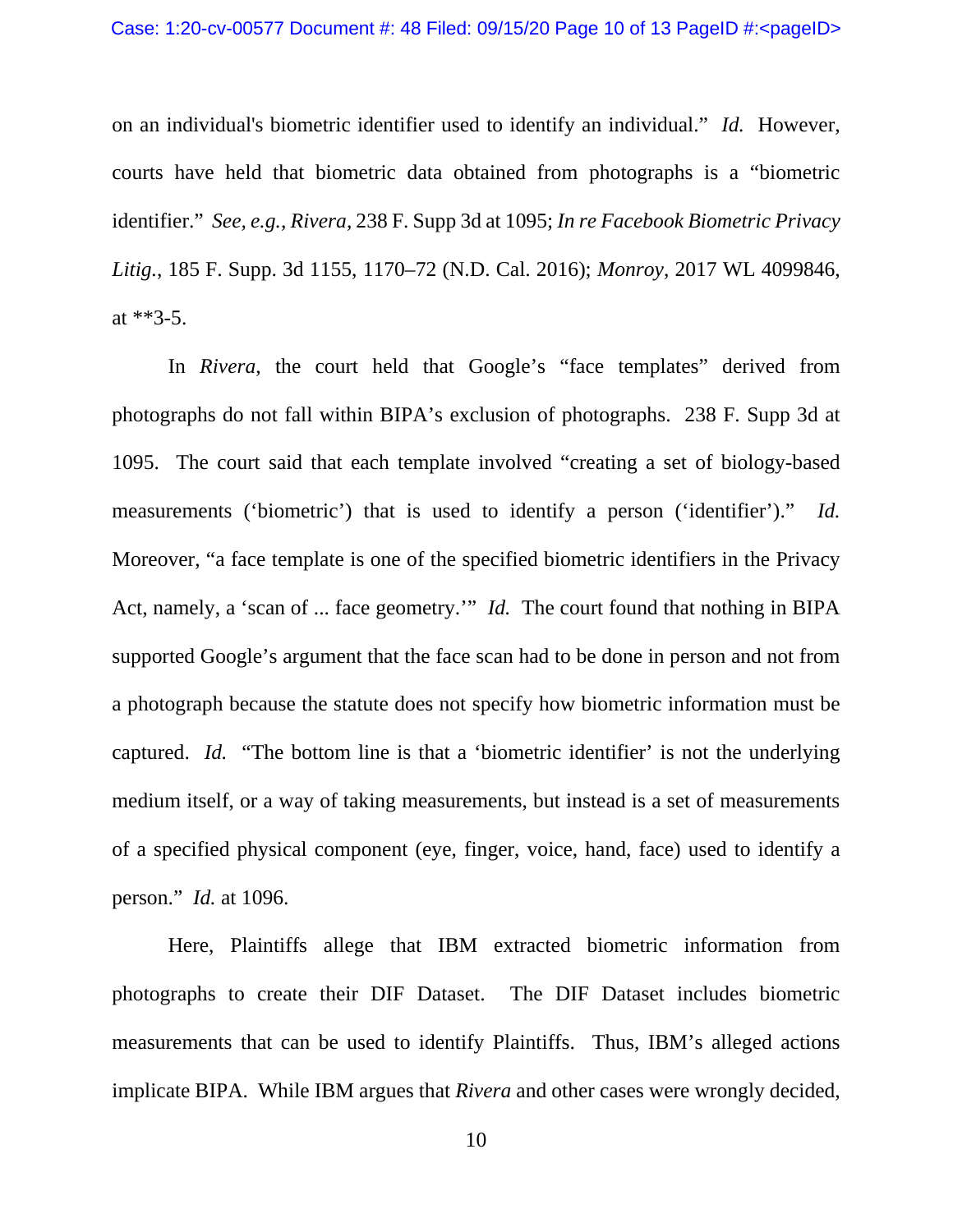IBM has not offered any persuasive arguments to convince us. Indeed, as the *Rivera*  court warned, "Who knows how iris scans, retina scans, fingerprints, voiceprints, and scans of faces and hands will be taken in the future? It is not the how that is important to the Privacy Act; what's important is the potential intrusion on privacy posed by the unrestricted gathering of biometric information." *Id.* Accordingly, IBM's motion to dismiss Plaintiffs' BIPA claims is denied.

### **II. Unjust Enrichment**

IBM argues that Plaintiffs' unjust enrichment claims should be dismissed because Plaintiffs do not allege they suffered a corresponding "economic expense" or that they had a reasonable expectation of payment. [2](#page-10-0) In other words, IBM's first argument seems to be that Plaintiffs have not suffered damages. Plaintiffs argue that they are not required to allege that they suffered an "economic expense" under Illinois law or that they expected any payment. We agree with Plaintiffs.

To plead a claim of unjust enrichment under Illinois law, "'a plaintiff must allege that the defendant has unjustly retained a benefit to the plaintiff's detriment, and that defendant's retention of the benefit violates the fundamental principles of justice, equity, and good conscience.'" *Cleary v. Philip Morris Inc.*, 656 F.3d 511, 516 (7th Cir. 2011) (quoting *HPI Health Care Servs., Inc. v. Mt. Vernon Hosp., Inc.*, 131 Ill.2d 145, 160 (1989)).

<span id="page-10-0"></span><sup>&</sup>lt;sup>2</sup> IBM also argues that the unjust enrichment claims should be dismissed because they are based on the BIPA claims, and the underlying BIPA claims should be dismissed. As we are not dismissing the BIPA claims, we do not address this argument.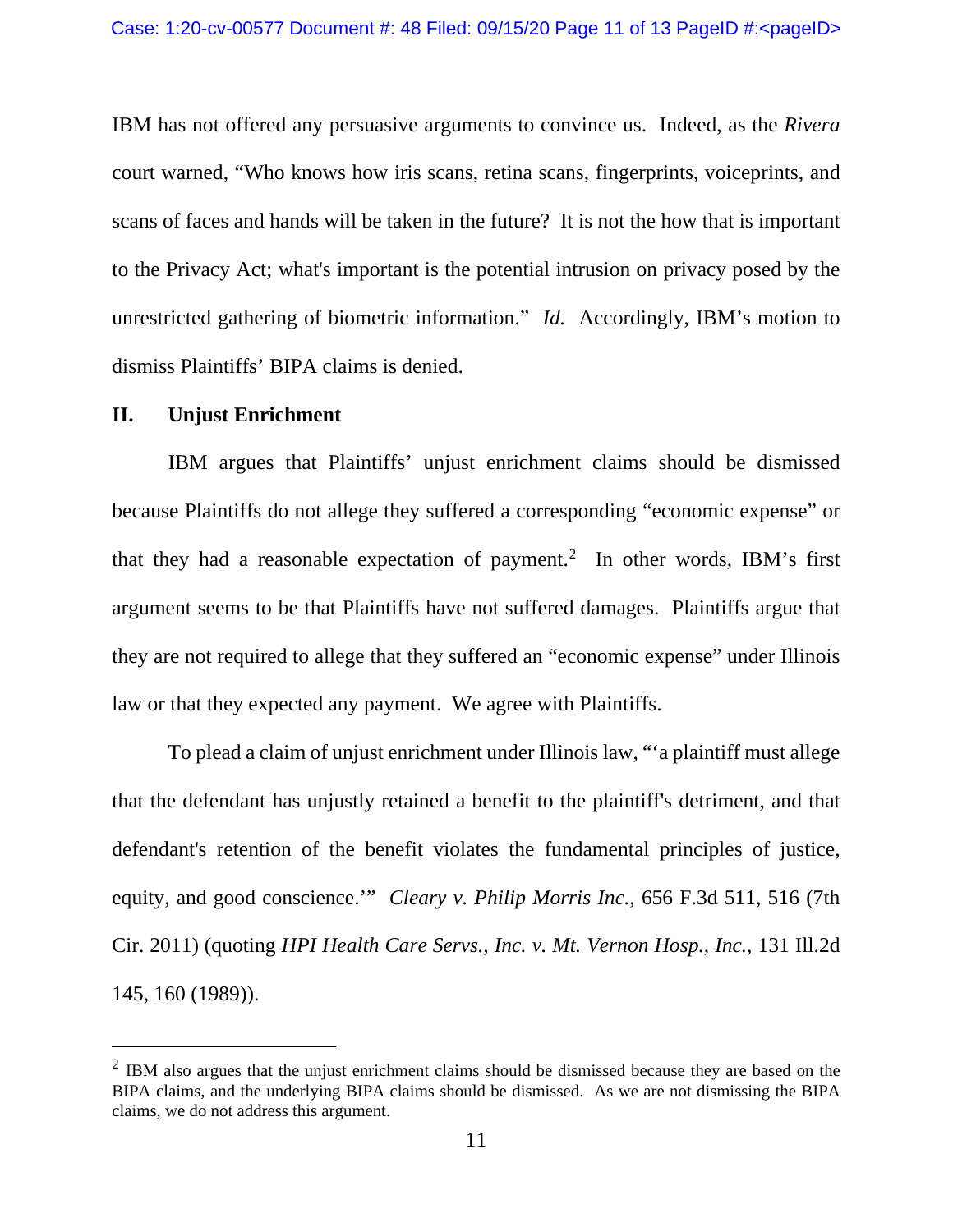Plaintiffs have adequately plead an unjust enrichment claim. Plaintiffs allege that IBM unlawfully acquired their biometric information and profited from the dissemination of their biometric information. Plaintiffs allege that such alleged acts by IBM violated Illinois public policy as expressed in BIPA. Moreover, Plaintiffs allege that it would violate the principles of equity and good conscience to allow IBM to retain and continue to profit from their biometric information. Plaintiffs allege that they suffered damages because they are exposed to a heightened risk of privacy harm and because they have been deprived of their control over their biometric data.

The requirement that a plaintiff have a reasonable expectation of payment applies when an unjust enrichment claim is predicated on a third party receiving the benefit of a contract. *Sunny Handicraft Ltd. v. Envision This!, LLC*, 2015 WL 231108, \*4 (N.D. Ill. 2015) (applying Illinois law). This is because Illinois law ordinarily prohibits third party quasi-contractual liability. *Id.*; *see Goldstick v. ICM Realty*, 788 F.2d 456, 468 (7th Cir. 1986) ("if you do work pursuant to a contract with X, you don't expect that Y, a nonparty, will pay you if X defaults, merely because Y was benefited by your work"). However, Plaintiffs claims are based on underlying statutory violations, not contract law. Accordingly, IBM's motion to dismiss Plaintiffs' unjust enrichment claim is denied.

### **III. Injunctive Relief**

IBM argues that Plaintiffs' injunctive relief claim should be dismissed because injunctive relief is a remedy and not a cause of action. Plaintiffs did not respond to this